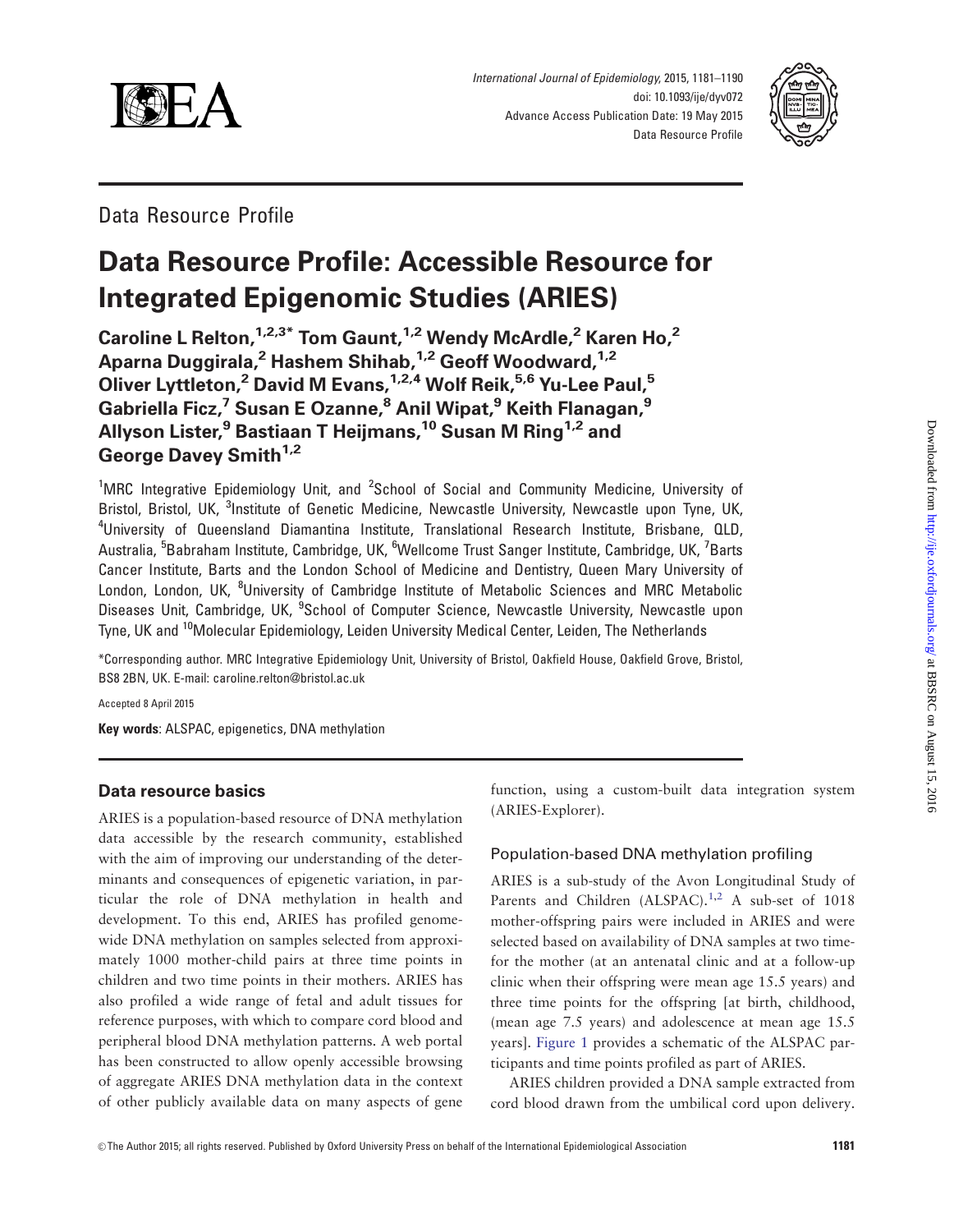<span id="page-1-0"></span>

Figure 1. Schematic of the ALSPAC participants included in ARIES. A total of 1018 mother-child pairs have been profiled (v.1 data release 2014) at each of the five time points indicated, using the Illumina Infinium HumanMethylation450K BeadChip array. Ten of the same mother-child pairs have been profiled using whole-genome bisulphite sequencing at each of the five time points shown. GA, gestational age.

A second DNA sample was extracted from peripheral blood drawn at the 7-year clinic visit, and a third at a clinic held either at age 15 or at age 17 years. Maternal samples were provided during the antenatal period [mean 25.7 (SD 9.5) weeks of gestation] and approximately 15–17 years later when mothers accompanied their child to a clinic visit or when they attended a clinic themselves.

## Tissue-specific DNA methylation profiling

DNA methylation patterns differ between tissues. To generate a reference resource to facilitate comparison of peripheral blood DNA methylation with that of other tissues, we undertook profiling of DNA methylation from a range of other sources, where possible with paired peripheral blood DNA. Tissues were provided from three sources (as described below) for genome-wide DNA methylation profiling in ARIES using the Illumina Infinium HumanMethylation450 BeadChip (450 K) array. The tissues represented are summarized in [Table 1.](#page-2-0)

i. Adult autopsy tissues. Twelve tissue types were harvested from 16 autopsy cases (10 male, 6 female) and provided for DNA methylation profiling and genotyping (through collaboration with Leiden University Medical Center). Tissue included peripheral blood (collected from the thoracic cavity) to allow cross-reference between blood and other tissue profiles from the same individuals. The samples were collected within 12 h of the death of the subjects with a mean age of 62.8 years. Further details can be found elsewhere.<sup>3</sup> All samples are anonymized and procedures were performed according to the ethical guidelines in the Code for Proper Secondary Use of Human Tissue in The Netherlands (Dutch Federation of Medical Scientific Societies).

- ii. Post-mortem brain tissues. Post-mortem brain tissue was provided by the Newcastle Brain Tissue Resource. A total of 20 samples underwent DNA methylation profiling from each of 10 male and 10 female donors. Multiple regions were sampled from post-mortem brain tissue; frontal cortex, temporal cortex, hippocampus, substantia nigra, dorsal raphe nucleus, putamen, hypothalamus, amygdala, cerebellum and peripheral blood DNA was also provided from the same individuals.
- iii. Fetal tissues. Fetal tissues were provided by the MRC Human Developmental Biology Resource at Newcastle University from terminations of pregnancy. Twenty different tissues (listed in [Table 1\)](#page-2-0) were harvested from two male and two female fetuses of gestational age 12–14 weeks. No associated information is available for the fetal tissues (e.g. maternal age or reason for termination).

## Whole-genome bisulphite sequencing

Samples from 10 mother-child pairs selected from the ALSPAC cohort, that underwent Illumina 450 K array analysis at each of the available time points, were also whole genome-bisulphite sequenced (BS-Seq) at the same time points (Figure 1). Samples were selected based on the completeness of the Illumina 450 K data and availability of additional DNA at the same time points.

## Gene expression profiling

All tissues undergoing DNA methylation profiling, with the exception of peripheral blood (as no RNA was available in this instance), were considered for gene expression analysis. Samples were limited by the availability of good quality RNA. Those tissue types where successful gene expression data were generated are summarized in [Table 1.](#page-2-0)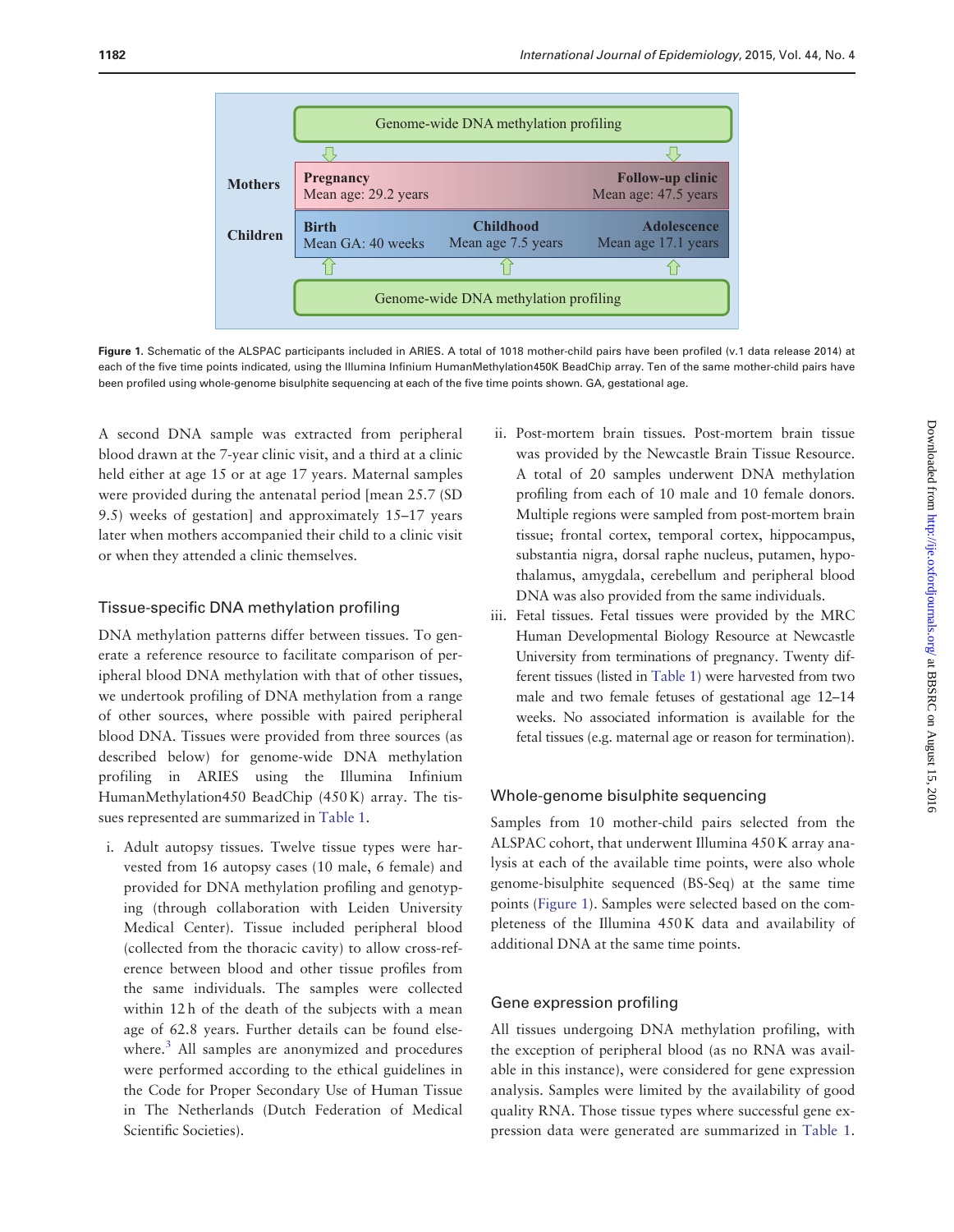<span id="page-2-0"></span>Table 1. Tissues profiled as part of ARIES in addition to cord blood and peripheral blood DNA samples from ALSPAC

| Tissue                       | Source                                                   |             |                              |  |                                                      |  |  |
|------------------------------|----------------------------------------------------------|-------------|------------------------------|--|------------------------------------------------------|--|--|
|                              | Human<br>developmental<br>biology<br>resource<br>$N = 4$ |             | Adult<br>autopsy<br>$N = 16$ |  | Newcastle<br>brain<br>tissue<br>resource<br>$N = 20$ |  |  |
|                              |                                                          |             |                              |  |                                                      |  |  |
|                              | <b>DNAm</b>                                              | <b>RNA</b>  |                              |  | DNAm RNA DNAm RNA                                    |  |  |
| Blood                        |                                                          |             | X                            |  | X                                                    |  |  |
| Skin                         | X                                                        | $\mathbf x$ | $\mathbf x$                  |  |                                                      |  |  |
| Subcutaneous fat             |                                                          |             | $\bf{x}$                     |  |                                                      |  |  |
| Omentum                      |                                                          |             | $\bf{x}$                     |  |                                                      |  |  |
| Stomach                      | X                                                        | $\mathbf x$ |                              |  |                                                      |  |  |
| Small intestine              | $\bf{x}$                                                 | $\mathbf x$ |                              |  |                                                      |  |  |
| Large intestine              | X                                                        | $\mathbf x$ |                              |  |                                                      |  |  |
| Lung                         | $\bf{x}$                                                 | $\mathbf x$ |                              |  |                                                      |  |  |
| Skeletal muscle              | $\mathbf x$                                              | $\mathbf x$ | $\mathbf x$                  |  |                                                      |  |  |
| Liver                        | X                                                        | $\mathbf x$ | $\mathbf x$                  |  |                                                      |  |  |
| Kidney                       | X                                                        | $\mathbf x$ | $\mathbf x$                  |  |                                                      |  |  |
| Kidney fat                   |                                                          |             | $\mathbf x$                  |  |                                                      |  |  |
| Adrenal gland                | $\mathbf x$                                              | $\mathbf x$ |                              |  |                                                      |  |  |
| Heart                        | X                                                        | $\mathbf x$ | $\mathbf x$                  |  |                                                      |  |  |
| Spleen                       | $\mathbf x$                                              | $\mathbf x$ | $\mathbf x$                  |  |                                                      |  |  |
| Pancreas                     | $\mathbf x$                                              | $\mathbf x$ | $\mathbf x$                  |  |                                                      |  |  |
| Eye                          | $\mathbf x$                                              | $\mathbf x$ |                              |  |                                                      |  |  |
| Gonad (ovary/testis)         | $\bf{x}$                                                 | $\mathbf x$ |                              |  |                                                      |  |  |
| Bone (rib)                   | X                                                        | $\mathbf x$ |                              |  |                                                      |  |  |
| Thymus                       | X                                                        | $\mathbf x$ |                              |  |                                                      |  |  |
| Umbilical cord               | $\bf{x}$                                                 | $\mathbf x$ |                              |  |                                                      |  |  |
| Chorionic villi              | X                                                        |             |                              |  |                                                      |  |  |
| Yolk sac                     | X                                                        |             |                              |  |                                                      |  |  |
| Brain (frontal cortex)       | $\mathbf x$                                              | $\mathbf x$ | $\mathbf x$                  |  | $\bf{x}$                                             |  |  |
| Brain (temporal cortex)      | $\bf{x}$                                                 | $\mathbf x$ |                              |  | X                                                    |  |  |
| Brain (cerebellum)           | $\bf{x}$                                                 | $\mathbf x$ |                              |  | X                                                    |  |  |
| Brain (hippocampus)          |                                                          |             |                              |  | X                                                    |  |  |
| Brain (substantia nigra)     |                                                          |             |                              |  | X                                                    |  |  |
| Brain (dorsal raphe nucleus) |                                                          |             |                              |  | X                                                    |  |  |
| Brain (putamen)              |                                                          |             |                              |  | X                                                    |  |  |
| Brain (hypothalamus)         |                                                          |             |                              |  | X                                                    |  |  |
| Brain (amygdala)             |                                                          |             |                              |  | X                                                    |  |  |

DNAm, DNA methylation data available; RNA, gene expression data available.

Approximately 1000 ALSPAC lymphoblastoid cell lines derived from blood samples drawn from participants at age 9 years had previously undergone gene expression profiling. There is an overlap of 319 ALSPAC participants for whom both DNA methylation and gene expression data are available.

# Data browsing

ARIES-Explorer [<www.ariesepigenomics.org.uk>] provides a web interface to browse methylation variation between groups of individuals and across time. Supporting this web interface, a highly powerful platform for graph-based data

mining and data integration, termed Entanglement, was constructed to integrate ARIES DNA methylation data and other information to allow 'on-the-fly' querying of relationships with publicly available epigenomics data sets. This system is highly scalable, allowing large data sources to be integrated through use of disposable virtual machines and no-SQL databases [[http://intbio.ncl.ac.uk/?projects](http://intbio.ncl.ac.uk/?projects=entanglement)=[entanglement](http://intbio.ncl.ac.uk/?projects=entanglement)].

## Linkage to existing data

The extensive body of genetic and life-course data available on the ALSPAC study are detailed in the cohort pro-files<sup>[1,2](#page-8-0)</sup> and can be browsed via the study website [[http://](http://www.bristol.ac.uk/alspac/) [www.bristol.ac.uk/alspac/\]](http://www.bristol.ac.uk/alspac/) which contains details of all the data that are available through a fully searchable data dictionary [[http://www.bris.ac.uk/alspac/researchers/data](http://www.bris.ac.uk/alspac/researchers/data-access/data-dictionary/)[access/data-dictionary/\]](http://www.bris.ac.uk/alspac/researchers/data-access/data-dictionary/).The potential exists to link ARIES DNA methylation data to any of this information, which covers a plethora of measures spanning social, behavioural, psychiatric, environmental, genetic, metabolomic and many other domains.

#### Ethical approval

Ethical approvals are in place for all sources of biological samples and data in ARIES and include appropriate permissions from the Human Development Biology Resource, Newcastle Brain Tissue Resource and Leiden University Medical Center. Ethical approval for the ALSPAC study was obtained from the ALSPAC Ethics and Law Committee and the local research ethics committees.

#### Data resource area and population coverage

ALSPAC is a long-term health research project that started in the early 1990 s. It recruited more than 14 000 pregnant women in the former county of Avon, who were due to give birth between April 1991 and December 1992. The study currently holds longitudinal data and biosamples for these women, their offspring and their partners. [Table 2](#page-3-0) compares the characteristics of mothers in ARIES with those in the rest of ALSPAC. Mothers included in ARIES were slightly older, more likely to have a non-manual occupation and less likely to have smoked throughout pregnancy. The ARIES sub-sample is considered to be reasonably representative of the main study population.

# Frequency of database updates

The first public release of ARIES data became available in June 2014. Subsequent annual updates will incorporate all new data generated and processed by that date and will be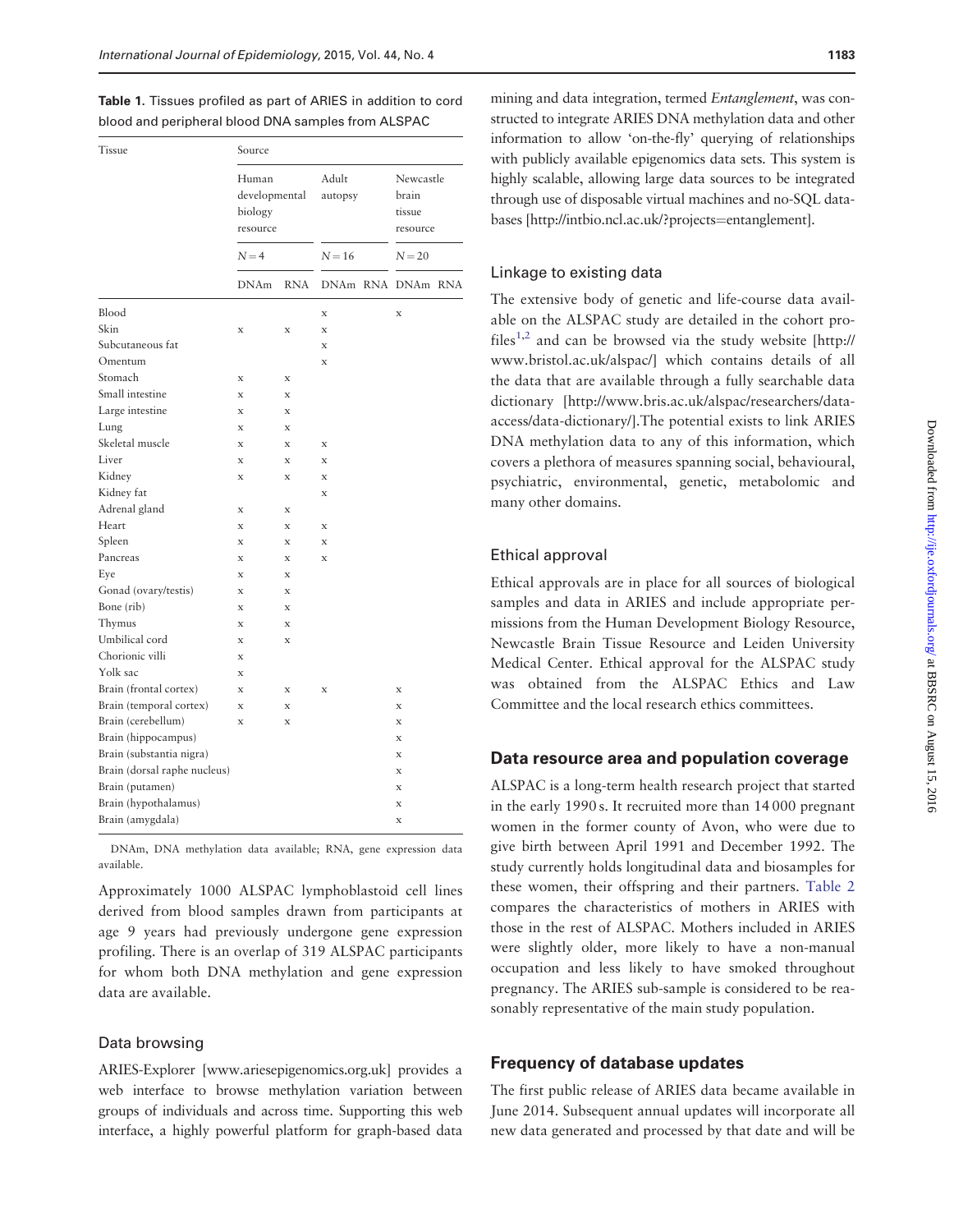| Characteristic                                | ALSPAC mothers<br><i>included in ARIES</i><br>Mean (SD), median<br>(IQR) or $\%$ <sup>*</sup> | ALSPAC mothers not<br><i>included in ARIES</i><br>Mean (SD), median<br>(IQR) or $\%$ <sup>*</sup> |
|-----------------------------------------------|-----------------------------------------------------------------------------------------------|---------------------------------------------------------------------------------------------------|
| Offspring sex                                 | $(n=1018)$                                                                                    | $(n=13041)$                                                                                       |
| Male                                          | 48.8%                                                                                         | 51.9%                                                                                             |
| Female                                        | 51.2%                                                                                         | 48.1%                                                                                             |
| Gestational age at delivery (weeks)           | $(n=1018)$                                                                                    | $(n=13614)$                                                                                       |
|                                               | $40(39-41)$                                                                                   | 39.3(2.1)                                                                                         |
| Parity                                        | $(n=989)$                                                                                     | $(n=12002)$                                                                                       |
| Nulliparous                                   | 46.4%                                                                                         | 44.6%                                                                                             |
| Multiparous                                   | 53.6%                                                                                         | 55.5%                                                                                             |
| Age at delivery (years)                       | $(n=986)$                                                                                     | $(n=10838)$                                                                                       |
|                                               | 29.2(4.4)                                                                                     | 28.2(4.8)                                                                                         |
| Occupation                                    | $(n=901)$                                                                                     | $(n=9188)$                                                                                        |
| Manual occupation                             | 14.0%                                                                                         | 20.5%                                                                                             |
| Non-manual occupation                         | 86.0%                                                                                         | 79.5%                                                                                             |
| Smoking status                                | $(n=1006)$                                                                                    | $(n=12166)$                                                                                       |
| Never before or during pregnancy              | 86.7%                                                                                         | 73.3%                                                                                             |
| Before pregnancy or during 1st trimester only | 3.6%                                                                                          | $7.3\%$                                                                                           |
| Throughout pregnancy                          | $9.7\%$                                                                                       | 19.4%                                                                                             |
| Reported pre-pregnancy BMI                    | $(n=944)$                                                                                     | $(n=10633)$                                                                                       |
|                                               | 22.8(3.7)                                                                                     | 22.9(3.8)                                                                                         |
|                                               |                                                                                               |                                                                                                   |

<span id="page-3-0"></span>Table 2. Comparison of a selection of maternal characteristics in ALSPAC mothers included and not included in ARIES

\* For mothers or offspring as appropriate.

annotated with version numbers, with all previous versions stored and available on request. Notification of version updates will be posted on the study website.

Additional data generation is under way, with further work planned. This includes Illumina 450 K array analysis of more ALSPAC participants including fathers ( $n = 312$  ARIES fathers who have been profiled to date), samples from ARIES mothers attending further follow-up clinics, additional time points for ARIES children with further DNA samples available during infancy, children of ALSPAC participants, various case series and specific exposure sub-groups.

The ARIES-Explorer web portal has the facility to import the browser's own Illumina 450 K array data as a track for visualization and comparison alongside ARIES data in the genome browser. The functionality of ARIES-Explorer is also under development and additional features will become available in due course. Plans are under way to add data from several ethnic groups (South Asian, South African, Brazilian).

# Measures

# Illumina Infinium HumanMethylation450K BeadChip

DNA methylation was quantified using the Illumina Infinium<sup>®</sup> HumanMethylation450K BeadChip assay

(Illumina 450 K array) (Illumina Inc., CA). Cord and peripheral blood samples (whole blood or buffy coat) were collected according to standard procedures. Following extraction, DNA was bisulfite-converted using the Zymo EZ DNA MethylationTM kit (Zymo, Irvine, CA) then genome-wide methylation status of over 485 000 CpG sites was measured using the Illumina 450 K array according to the standard protocol. The arrays were scanned using an Illumina iScan and initial quality review was assessed using GenomeStudio (version 2011.1).

Samples from all participant ages in ARIES were distributed across slides using a semi-random approach (sampling criteria were in place to ensure that all time points were represented on each array) to minimize the possibility of confounding by batch effects. In addition, during the data generation process a wide range of batch variables were recorded in a purpose-built laboratory information management system (LIMS). The LIMS also reported quality control (QC) metrics from the standard control probes on the Illumina 450 K array for each sample. Samples failing QC (average probe *P*-value  $\geq$ 0.01) were excluded from further analysis and scheduled for repeat assay. As an additional QC step, genotype probes were compared with SNP-chip data from the same individual to identify and remove any sample mismatches. For individuals with no genome-wide SNP data, samples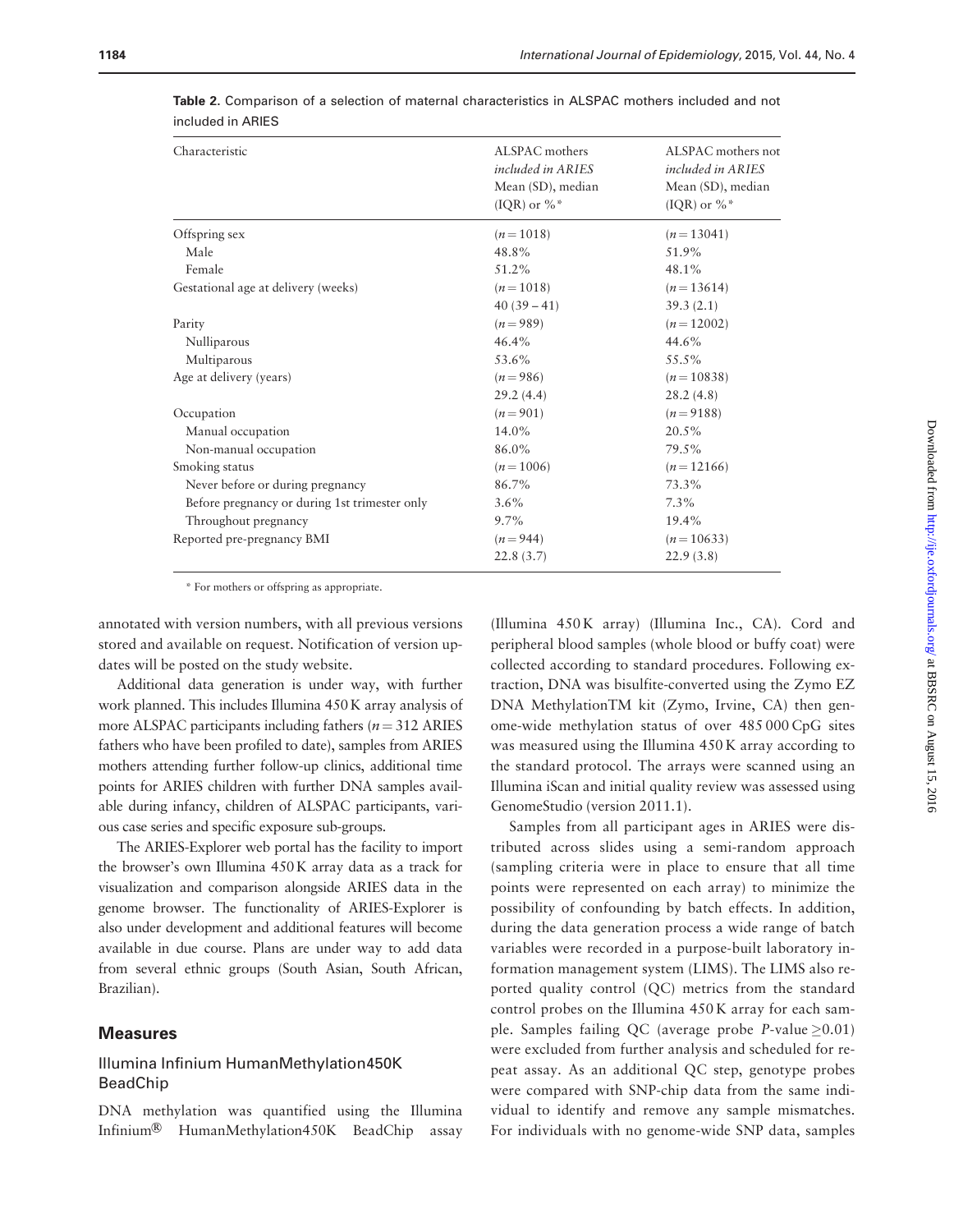were flagged if there was a sex-mismatch based on Xchromosome methylation.

Tissue samples from autopsy specimens, post-mortem brain and fetal samples were processed in exactly the same way as blood samples described above.

The Illumina 450 K BeadChip assay detects the proportion of molecules methylated at each CpG site on the array. For each sample, the estimated methylation level at each CpG site was expressed as a beta value  $(\beta)$ , which is the ratio of the methylated probe intensity and the overall intensity and ranges from 0 (no cytosine methylation) to 1 (complete cytosine methylation). Methylation data were pre-processed using R (version 3.0.1), with background correction and subset quantile normalization performed within each time point using the pipeline described by Touleimat and Tost.<sup>[4](#page-8-0)</sup> Data are available both pre- and post-normalization.

It is widely recognized that white blood cell heterogen-eity can confound DNA methylation measurement.<sup>[5](#page-8-0)</sup> The overwhelming majority of ALSPAC biosamples did not have whole blood cell counts taken prior to DNA extraction and therefore the only viable option is to apply a post hoc correction for cellular heterogeneity to the DNA methylation data generated. In order to ensure that the results of any downstream analysis are not influenced by variation in cell type fraction between samples, we estimated the fraction of CD8 T cells, CD4 T cells, NK cells, B cells, monocytes and granulocytes in the samples using the estimateCellCounts function in the minfi Bioconductor package implemented in R.<sup>[6](#page-8-0)</sup> Both cell-type corrected and uncorrected data are available to facilitate use of either data set in a main analysis or the corrected data set as a sensitivity analysis.

#### Whole-genome bisulphite sequencing

For BS-seq library preparation, DNA samples were fragmented by sonication (Covaris) and adaptor ligated (using Illumina-supplied methylated adaptors and NEBnext library preparation kit). DNA was then bisulphite-treated using the Sigma Imprint kit, according to the manufacturer's instructions (one-step protocol). Final library amplification (16 cycles) was done using Pfu Turbo Cx (Agilent), after which the libraries were gel-purified using QIAGEN Minelute kit. Libraries were sequenced on either an Illumina GAIIx or an Illumina HiSeq using the default RTA analysis software[.7](#page-8-0)

#### Gene expression array analysis

Pre-existing LCL gene expression data were generated using the Illumina HT-12 V3 BeadChip (Illumina Inc.,

San Diego, CA) which included 48 804 probes.<sup>8</sup> Additional gene expression data on selected tissue samples were generated by ServiceXS (Leiden, The Netherlands) using the same array.

## Genotyping

Participants of ALSPAC, including those in ARIES, were previously genotyped. Children were genotyped using the Illumina HumanHap550 quad genome-wide SNP genotyping platform (Illumina Inc., San Diego, CA) by the Wellcome Trust Sanger Institute (WTSI, Cambridge, UK) and the Laboratory Corporation of America (LCA, Burlington, NC, USA) with support from 23andMe. Mothers were genotyped using the Illumina Human660Wquad genome-wide SNP genotyping platform (Illumina Inc., San Diego, CA) at the Centre National de Génotypage (CNG, Paris, France). Imputation has been performed to increase SNP density for all mothers and children. The final imputed data set contains >8 million SNPs with imputation quality  $>0.8$  and minor allele frequency  $(MAF) > 1\%$ . The ARIES sample also overlaps with participants included in a large-scale whole-genome sequencing initiative to identify low frequency and rare variants, the UK10K project [\[http://www.uk10k.org/\]](http://www.uk10k.org/).

Genotyping of autopsy cases was undertaken using the Illumina HumanCoreExome-24 BeadChip SNP array (Illumina Inc., San Diego, CA), at the University of Bristol, following the manufacturer's protocol.

# Data resource use

Longitudinal studies provide a powerful opportunity to investigate the role of epigenetic variation in both normal development and the evolution of adverse traits and diseases.<sup>9</sup> To date the use of ARIES data has been motivated by six main areas of activity, illustrative examples of which are provided below. There are currently in excess of 70 projects approved to access and use DNA methylation data in ALSPAC, so it is anticipated that wider usage of ARIES will prompt many further applications of the data in due course.

i. Epigenome-wide association studies (EWAS) have been undertaken to uncover associations between DNA methylation and a range of exposures or outcomes. These have included analysis of the influence of: maternal prenatal smoking on offspring DNA methylation<sup>10</sup> ([Figure 2](#page-6-0)A) and the mediation of lower infant birthweight in smokers; $11$  maternal pre-pregnancy BMI on offspring DNA methylation and subse-quent childhood adiposity;<sup>[12](#page-8-0)</sup> and maternal vitamin  $B_{12}$ status on offspring DNA methylation and subsequent childhood IQ. In an effort to provide a rigorous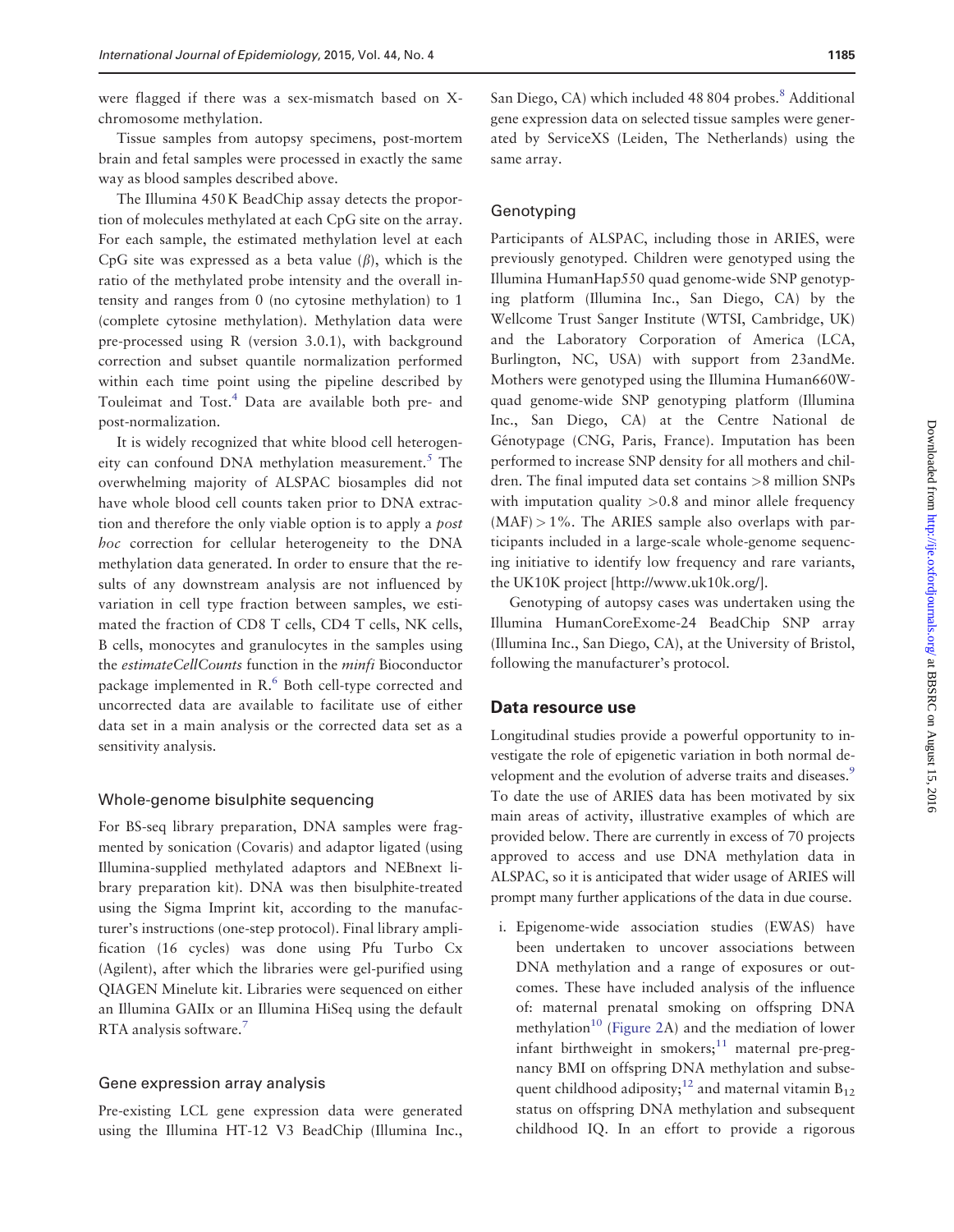evidence base for future epigenetic studies, a Pregnancy and Childhood Epigenetics Consortium has been established (PACE), to facilitate meta-analyses across several exposures and outcomes pertinent to this sector of the population. EWAS of many other exposures and phenotypes have been conducted (e.g. alcohol intake, trace elements, heavy metals, stress, autism spectrum disorders, children born following assisted reproductive technologies, etc.).

- ii. Replication studies. Frequent requests are made by other investigators to access ARIES data relating to one or a few loci that have been identified as being associated with a specific trait or exposure in an independent cohort.[13,14](#page-8-0) Such replication is an essential step in a study design, and ARIES has developed reciprocal arrangements for replication with several other cohort studies. Applications to access and use ARIES data for replication can be made at any time with no requirement to involve ALSPAC investigators.
- iii. Genome-wide association studies have been undertaken to identify common genetic variation associated with DNA methylation variation. A large-scale GWAS has been completed, indicating a stable genetic influence of genotype on DNA methylation across the life course. Findings are currently being prepared for publication and summary statistics for all observed SNP-CpG associations (numbering in excess of 24 000 independent associations at each time point), in the form of a methylation quantitative trait locus (mQTL) catalogue will be freely available online via the study website [<www.ariesepigenomics.org.uk>]. A Genetics of DNA Methylation Consortium (GoDMC) [[www.](www.godmc.org.uk) [godmc.org.uk\]](www.godmc.org.uk) has recently been established to facilitate meta-analysis of GWAS studies.
- iv. Development and application of statistical approaches for analysing DNA methylation data, including longitudinal modelling of DNA methylation over time [\(Figure 2](#page-6-0)B) and the application of Mendelian randomization $15$  to strengthen causal inference in epigenetic epidemiology [\(Figure 2](#page-6-0)C), have been a major focus of ARIES investigators. The vulnerability of epigenetic studies to confounding and reverse causation have been noted previously by us,  $16$  as has the importance of strengthening causal inference using a variety of approaches[.17-19](#page-8-0) Prominent among such strategies is the application of Mendelian randomization, $18$  which is beginning to be applied in studies utilizing ARIES data [\(Figure 2](#page-6-0)C). The availability of dyads and trios allows family-based approaches to be implemented: for example, the assessment of intra-uterine (and inter-generational) effects on DNA methylation $11-13$  as well as assessment of correlation within families. A further area

of methodological development using ARIES data is the modelling of change in DNA methylation patterns over time. Studies to date have demonstrated evidence of attenuation of differences in DNA methylation identified at birth, with some methylation differences persisting for much longer than others<sup>10,20</sup> [\(Figure 2B](#page-6-0)).

- v. Interrogation of functional effects of trait-associated loci identified in genetic association studies has been undertaken using ARIES data. Following the identification of a GWAS association, it is straightforward to 'look-up' the SNP of interest in the ARIES mQTL catalogue to assess whether the SNP of interest is likely to be exerting its influence via perturbation of DNA methylation; i.e. is the GWAS SNP also a mQTL? Such an approach was recently adopted using ARIES mQTL to assess the functional significance of loci associated with thyroid function.<sup>21</sup>
- vi. Analysis of tissue-specific DNA methylation patterns in fetal tissues, brain regions, autopsy tissues and peripheral blood are in progress, including a comparative analysis of tissue-specific differentially methylated sites and regions.

# Strengths and weaknesses

ARIES is a large, longitudinal population-based epigenetics resource which includes dyads and trios and which is nested within the richly phenotyped ALSPAC, and so provides an unparalleled opportunity to link DNA methylation data to a vast array of exposure and outcome variables as well as model changes in these parameters over time. It is imperative that DNA methylation data are interpreted in light of the underlying architecture of genetic variation,  $22$  and this is possible given the comprehensive genome-wide SNP data also available in ARIES. The majority of ARIES children are also part of the UK10K sequencing initiative which has generated whole-genome sequence data. The study has provided the first online mQTL catalogue, which will prove invaluable in functional interrogation of loci of interest as well as for the identification of genetic proxies for DNA methylation in Mendelian randomization studies.

ALSPAC and ARIES place high priority on facilitating data access. To this end, summary ARIES data are freely available online and a web portal has been specifically developed to enhance data browsing and integration with other data sources. Individual-level data are also available through standard ALSPAC data access mechanisms which are open to all bona fide researchers.

Limitations of ARIES include its reliance on DNA extracted from peripheral blood. This places constraints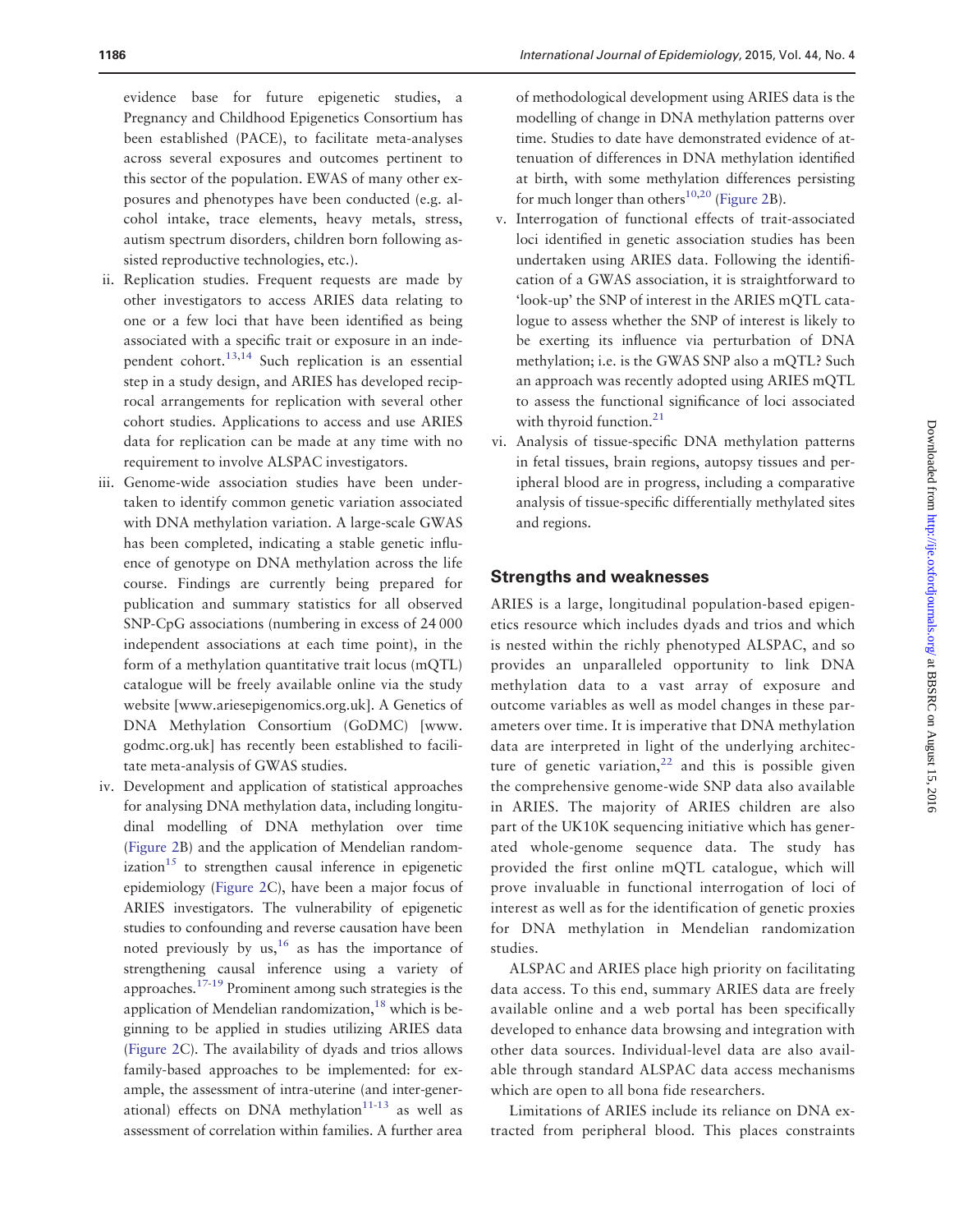<span id="page-6-0"></span>

Figure 2. Use of ARIES data. (A) An epigenome-wide association study illustrating that maternal prenatal smoking is associated with DNA methyla-tion differences in neonatal DNA of offspring.<sup>[18](#page-8-0)</sup> (B) Longitudinal modelling of differentially methylated loci over time to assess the persistence of DNA methylation changes arising from prenatal exposure to cigarette smoking.<sup>[18](#page-8-0)</sup> (C) The application of Mendelian randomization to epigenetic data. An example is the analysis of the relationship of maternal vitamin B<sub>12</sub>, neonatal DNA methylation and IQ at age 8 years. SNP1 acts as a proxy for maternal vitamin  $B_{12}$  levels and SNP2 acts as a proxy for site-specific DNA methylation.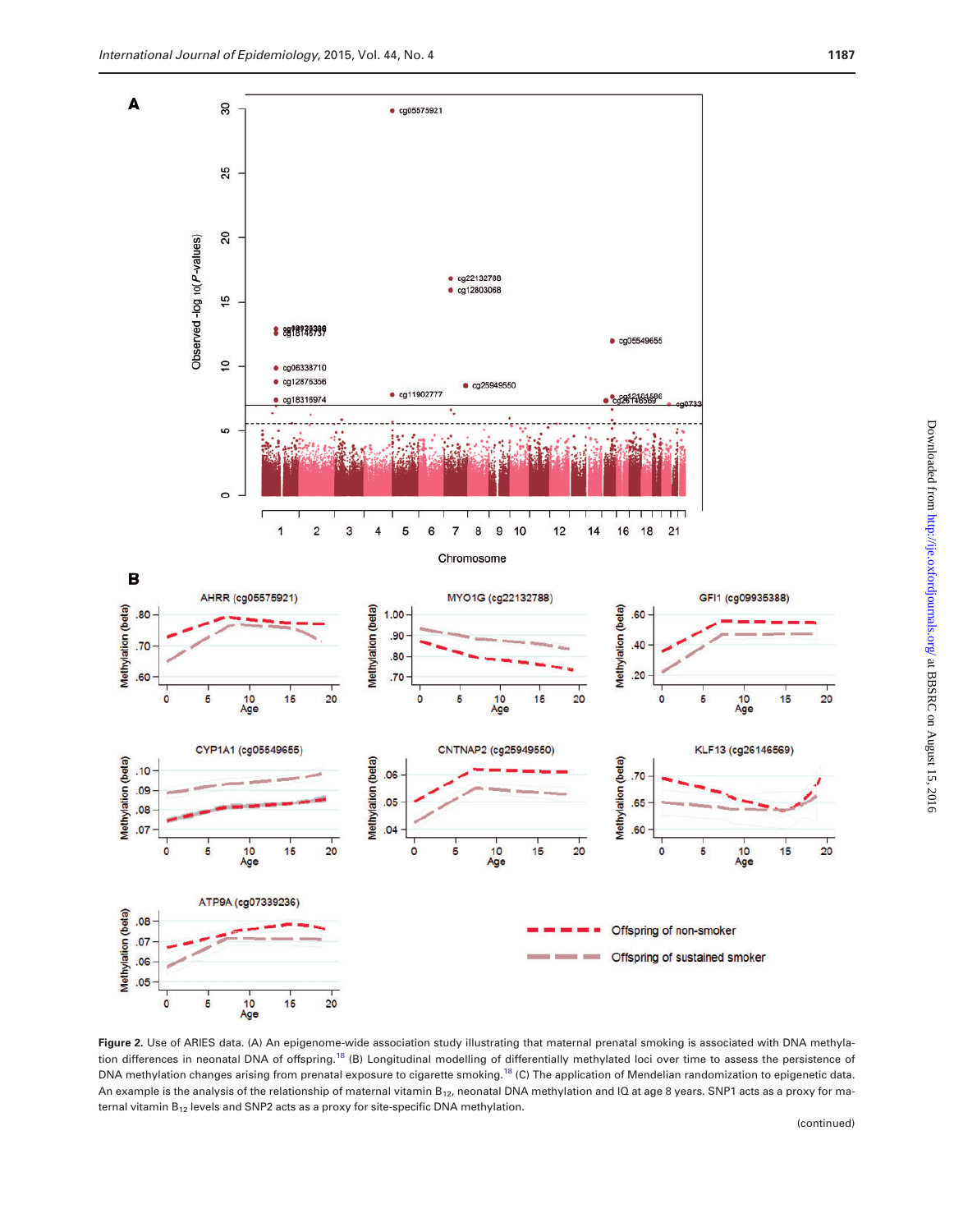

Figure 2. Continued.

upon the inferences that can be made regarding tissuespecific DNA methylation patterns. The creation of a reference data series of numerous tissue types mitigates this limitation to some extent but is an imperfect solution. Other limitations include reliance on the Illumina Infinium HumanMethylation450K BeadChip which has limited coverage (1.7% of all CpG sites in the genome) and recognized technical biases.<sup>[23](#page-8-0)</sup> Complementary methods can be (and have been) used for validation and verification of differential DNA methylation, such as Pyrosequencing or targeted BS-Seq. Applications can be made to access and use biological samples from the ALSPAC bio-repository to undertake additional epigenetic (or other) analyses.

## Data resource access

Summary data can be browsed via the ARIES-Explorer web portal [\[www.ariesepigenomics.org.uk\]](www.ariesepigenomics.org.uk). Additional linked data are available by following the ALSPAC project approval process. Prospective data users are encouraged to browse the catalogue of existing approved projects listed on the ALSPAC website using [epigenetics] [methylation] keyword search, to apprise themselves of ongoing work and potential overlapping activities in their chosen field. ALSPAC maintains a policy of non-exclusivity, and therefore duplication of effort can occur and is the responsibility of the investigator to avert. At the time of writing, approximately 10% of ALSPAC data requests include DNA methylation.

The ALSPAC access policy and data dictionary can be located via the following links: [\[http://www.bristol.ac.uk/](http://www.bristol.ac.uk/alspac/researchers/data-access/) [alspac/researchers/data-access/](http://www.bristol.ac.uk/alspac/researchers/data-access/), [http://www.bristol.ac.uk/](http://www.bristol.ac.uk/alspac/researchers/data-access/data-dictionary/) [alspac/researchers/data-access/data-dictionary/\]](http://www.bristol.ac.uk/alspac/researchers/data-access/data-dictionary/)

Illumina 450 K array data are provided as flat (commaseparated value) text files for each time point comprising raw 'beta' (proportion methylated), normalized 'beta', unmethylated probe intensities, methylated probe intensities and detection P-value (enabling signal/noise filtering). BS-Seq data are available as 'BedGraph' flat text files comprising proportion methylated, methylated read count and unmethylated read count for each reported locus in the genome.

Illumina 450 K array data can be imported into R and analysed with a wide range of packages built for analysis of  $450K$  data, including wateRmelon<sup>24</sup> and Minfi<sup>25</sup> for processing/QC and  $CpG$ assoc<sup>[26](#page-9-0)</sup> for epigenome-wide association analysis (among many other packages). We have established a user forum to address questions and issues arising from the analysis of epigenetic data, including Illumina 450 K array data, at [\[https://groups.google.com/](https://groups.google.com/forum/#) [forum/#](https://groups.google.com/forum/#)!forum/epigenomicsforum].

All studies applying to use ARIES data linked to other ALSPAC data are requested to give due acknowledgement to both studies.

#### ARIES in a nutshell

- ARIES was set up to support population-based epigenetic studies. It is the only study of its kind to have large scale serial DNA methylation data on the same individuals and on mother-child pairs.
- Initiated in 2012, ARIES includes 1,000 mother-child pairs from the Avon Longitudinal Study of Parents and Children (ALSPAC) recruited during pregnancy, 1991-92.
- Participants have undergone genome-wide DNA methylation analysis at birth (child and mother), childhood (child only) and adolescence (child and mother). In addition a range of reference tissues from foetal samples, post-mortem brain tissue and autopsy samples have been profiled.
- Data can be linked to a wide range of environmental, social, lifestyle, genetic, phenotypic and other data collected as part of ALSPAC.
- Aggregate data are openly available to browse via the study web portal ([www.ariesepigenomics.org.uk](http://www.ariesepigenomics.org.uk)) and individual level data are available upon request via ALSPAC (<http://www.bristol.ac.uk/alspac/>).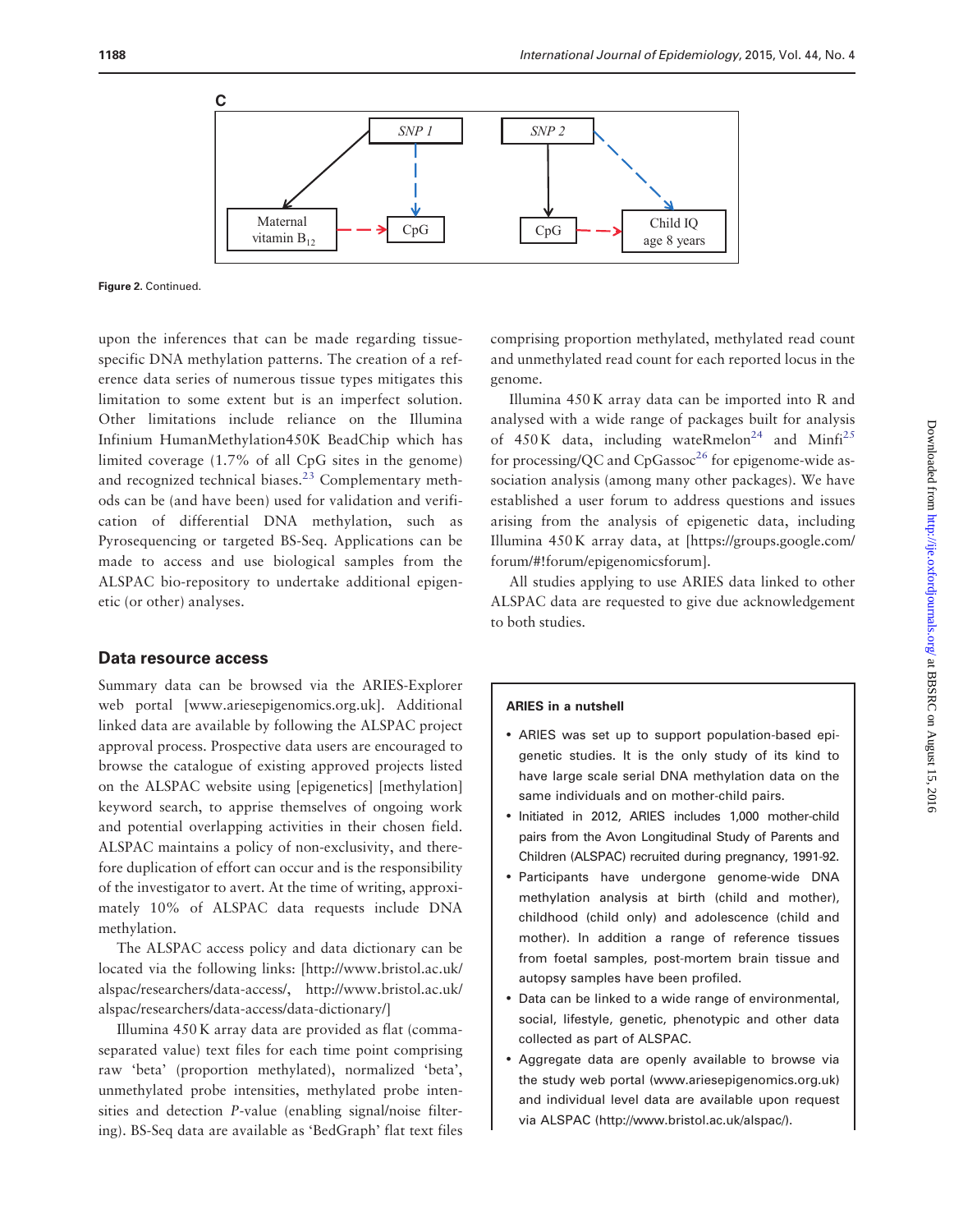# <span id="page-8-0"></span>Funding

ARIES was funded by the BBSRC (BBI025751/1 and BB/I025263/ 1). Core programme support for ALSPAC is provided by the Medical Research Council (MRC) and the Wellcome Trust (Grant ref: 102215/2/13/1) and the University of Bristol. Supplementary funding to generate DNA methylation data which is (or will be) included in ARIES has been obtained from the MRC, ESRC, NIH and other sources. ARIES is maintained under the auspices of the MRC Integrative Epidemiology Unit at the University of Bristol (MC\_UU\_12013/2 and MC\_UU\_12013/8). Collection of the autopsy series was supported by the European Union's Seventh Framework Program IDEAL (FP8/2007–2011) under grant agreement No.259679.

# Acknowledgements

We are extremely grateful to all the families who took part in ALSPAC, the midwives for their help in recruiting them, and the whole ALSPAC team, which includes interviewers, computer and laboratory technicians, clerical workers, research scientists, volunteers, managers, receptionists and nurses. We thank those who have made a substantive contribution to ARIES, including Laura Barrett, Patience Ezea, Gibran Hemani, Nabila Kazmi, Rebecca Richmond, Gemma Sharp, Roderick Slieker and Matthew Suderman, the Newcastle Brain Tissue Resource, the Human Developmental Biology Resource and the ARIES Scientific Advisory Board (Adrian Bird, Stephan Beck, Jane Rogers, Chris Larminie and John Greally).

Conflict of interest: None declared.

# **References**

- 1. Fraser A, Macdonald-Wallis C, Tilling K et al. Cohort Profile: The Avon Longitudinal Study of Parents and Children: ALSPAC mothers cohort. Int J Epidemiol 2013;42:97–110.
- 2. Boyd A, Golding J, Macleod J et al. Cohort Profile: The 'children of the 90s'—the index offspring of the Avon Longitudinal Study of Parents and Children. Int J Epidemiol 2013;42:111–27.
- 3. Slieker RC, Bos SD, Goeman JJ et al. Identification and systematic annotation of tissue-specific differentially methylated regions using the Illumina 450 k array. Epigenetics Chromatin 2013;6:26.
- 4. Touleimat N, Tost J. Complete pipeline for Infinium( $\mathcal{B}$ ) Human Methylation 450 K BeadChip data processing using subset quantile normalization for accurate DNA methylation estimation. Epigenomics 2012;4:325–41.
- 5. Reinius LE, Acevedo N, Joerink M et al. Differential DNA methylation in purified human blood cells: implications for cell lineage and studies on disease susceptibility. PLoS One 2012;7: e41361.
- 6. Jaffe AE, Irizarry RA. Accounting for cellular heterogeneity is critical in epigenome-wide association studies. Genome Biol 2014;15:R31.
- 7. Ficz G, Hore TA, Santos F et al. FGF signalling in ESCs drives rapid genome-wide demethylation to the epigenetic ground state of pluripotency. Cell Stem Cell 2013;13: 351–59.
- 8. Grundberg E, Small KS, Hedman AK et al. Mapping cis- and trans-regulatory effects across multiple tissues in twins. Nat Genet 2012;44:1084–89.
- 9. Ng JWY, Barrett LM, Wong A, Kuh D, Davey Smith G, Relton CL. The role of longitudinal cohort studies in epigenetic epidemiology: challenges and opportunities. Genome Biol 2012; 13:246.
- 10. Richmond RC, Simpkin AL, Woodward G et al. Prenatal exposure to maternal smoking and offspring DNA methylation across the lifecourse. Hum Mol Genet 2015;24:2201–17.
- 11. Kupers L, Xu X, Vaez A et al. DNA methylation mediates the effect of maternal smoking during pregnancy on birth weight of the offspring. Int J Epidemiol 2015;44:1224–37.
- 12. Sharp G, Lawlor DA, Richmond RC et al. Maternal pre-pregnancy BMI and gestational weight gain, offspring DNA methylation and later offspring adiposity: Findings from the Avon Longitudinal Study of Parents and Children. Int J Epidemiol 2015;44:1288–304.
- 13. Lee KW, Richmond R, Hu P et al. Prenatal exposure to maternal cigarette smoking and DNA methylation: epigenome-wide association in a discovery sample of adolescents and replication in an independent cohort at birth through 17 years of age. Environ Health Perspect 2015;123: 193–99.
- 14. Chambers JC, Loh M, Lehne B et al. Epigenome-wide association identifies DNA methylation markers in peripheral blood that predict incident Type-2 diabetes amongst Indian Asians and Europeans. Lancet Diabetes Endocrinol 2015;3: 526–34
- 15. Relton CL, Davey Smith G. Is epidemiology ready for epigenetics? Int J Epidemiol 2012;41:5–9.
- 16. Kirkbride J, Susser E, Kundakovic M, Kresovich J, Davey Smith G, Relton CL. Prenatal nutrition, epigenetics and schizophrenia risk: Can we test causal effects? Epigenomics 2012;4: 303–15.
- 17. Davey Smith G, Ebrahim S. 'Mendelian randomization': can genetic epidemiology contribute to understanding environmental determinants of disease? Int J Epidemiol 2003;32:1–22.
- 18. Richmond RC, Al-Amin A, Davey Smith G, Relton CL. Approaches for drawing causal inferences from epidemiological birth cohorts: A review. Early Hum Dev 2014;90: 769–80.
- 19. Relton CL, Davey Smith G. Two step epigenetic Mendelian randomization: a strategy for establishing a causal role for epigenetic factors in pathways to disease Int J Epidemiol 2012;41: 161–76.
- 20. Simpkin A, Suderman M, Gaunt T et al. Longitudinal analysis of DNA methylation associated with birth weight and gestational age. Hum Mol Genet 2015;24:2201–17.
- 21. Taylor PN, Porcu E, Chew S et al. Whole genome sequence based analysis of thyroid function. Nature Commun 2015;6: 5681
- 22. Naeem H, Wong NC, Chatterton Z et al. Reducing the risk of false discovery enabling identification of biologically significant genome-wide status using the HumanMethylation450 array. BMC Genomics 2014;15:51.
- 23. Mill J, Heijmans BT. From promises to practical strategies in epigenetic epidemiology. Nat Rev Genet 2013;14:585–94.